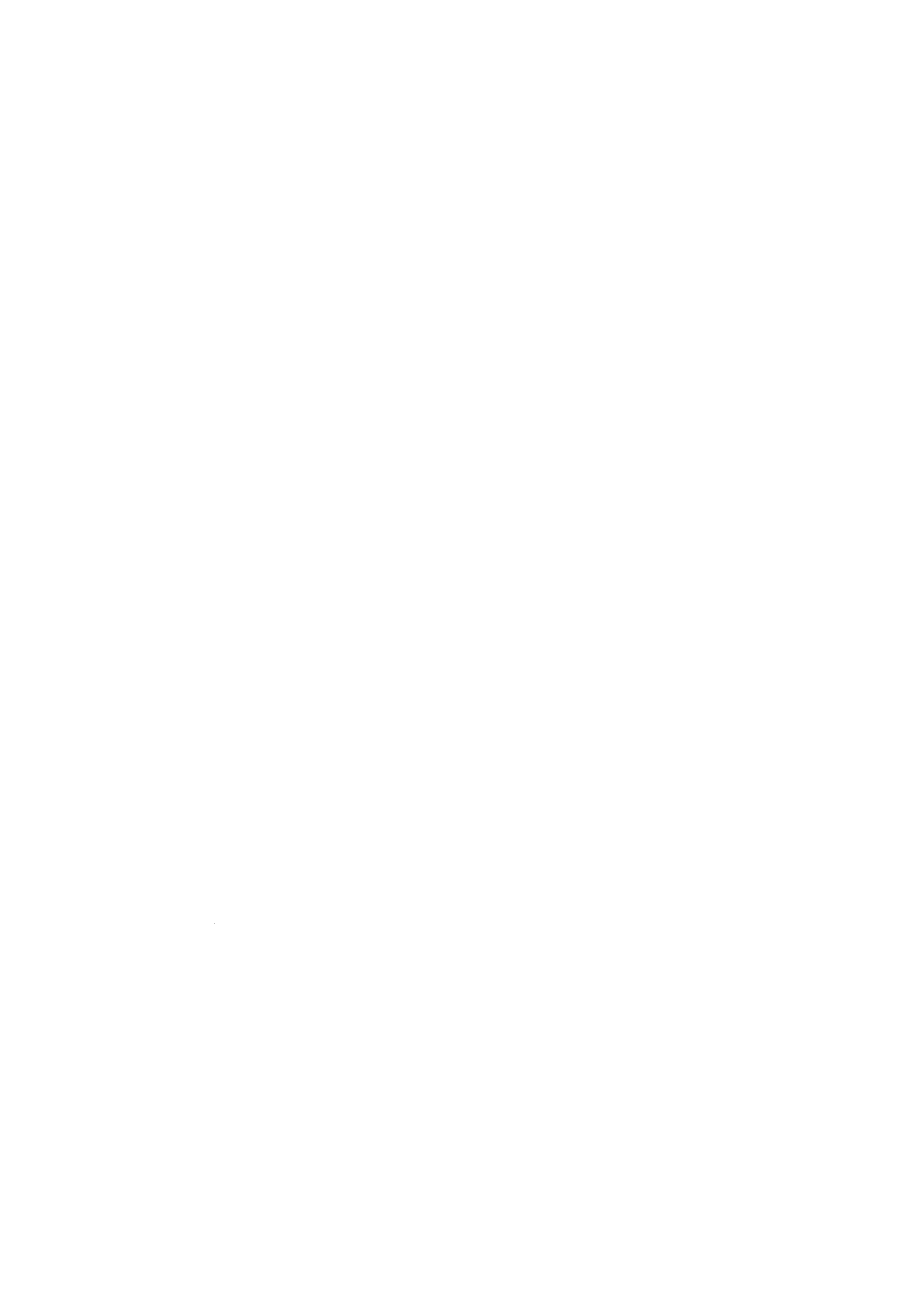

Western Australia

Reprinted under the *Reprints Act 1984 as at* 12 November 1999

## Stock Diseases (Regulations) Act 1968

An Act to make better provision for the prevention, eradication and control of Diseases in Livestock, by repealing the *Stock Diseases Act 1895,* and enabling all necessary measures to be provided by Regulations and Orders, and for incidental and other purposes.

*[Long title amended by No. 51 of 1976 s.2.]*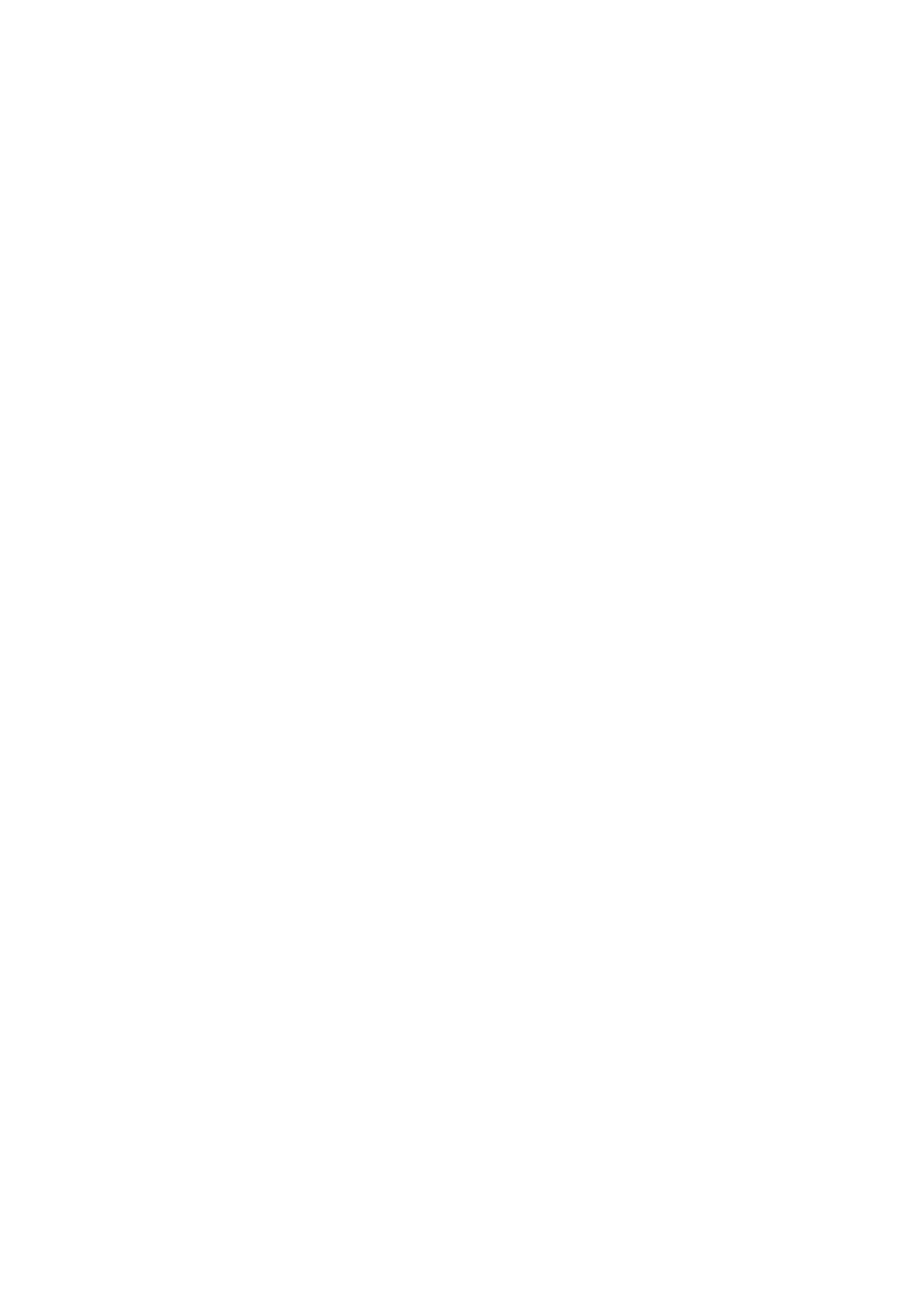## Part I — Preliminary

## 1. Short title

This Act may be cited as the *Stock Diseases (Regulations) Act 1968'.*

## 2. Commencement

- (1) Subject to subsection (2), this Act shall come into operation on a date to be fixed by proclamation  $\frac{1}{1}$ .
- (2) It is not necessary that the whole of this Act be proclaimed to come into operation on the one day; and the several Parts and sections may be proclaimed to come into operation on such respective dates as are fixed by proclamation. Act 1968<sup>1</sup>.<br>
2. **Commencement**<br>
(1) Subject to subsection (2), this Act<br>
date to be fixed by proclamation<sup>1</sup>.<br>
(2) It is not necessary that the whole come into operation on the one da<br>
sections may be proclaimed to cor<br>
r
- 

## 4. Severability

This Act shall be read and construed so as not to exceed the legislative power of the State, the intention being that, where any enactment in this Act would, but for the provisions of this section, have been construed as being in excess of that power, it shall, nevertheless, be a valid enactment to the extent that it is not in excess of that power.

### **5. Repeals**

*[Omitted under the Reprints Act 1984 s.7(4)(f).]*

## **6. Interpretation**

In this Act, unless a contrary or other intention appears —

includes feral animals and fish; *—"animal"* 

"disease" means any disease of stock and includes ticks, lice and other ectoparasites, and endoparasites;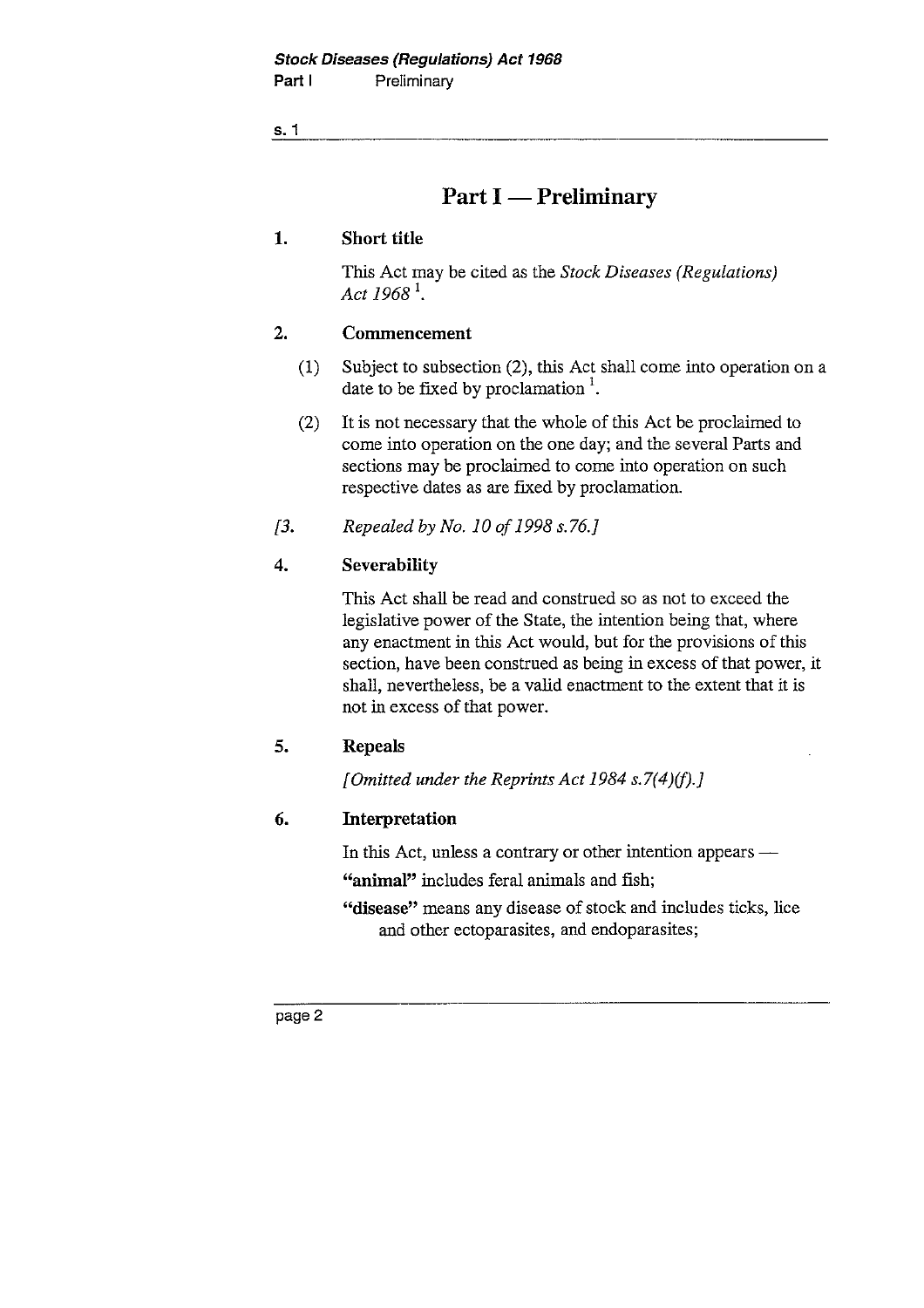- **"enzootic** disease" means a disease of stock that is not an exotic disease under, and for the purposes of, this Act;
- "exotic disease" means any vesicular disease, rinderpest, bluetongue, swine fever, African swine fever, rabies, Newcastle disease, fowl plague and any other disease of stock proclaimed to be an exotic disease for the purposes of this Act;
- "fish" has the same meaning as in the *Fish Resources Management Act 1994;*
- "fisheries officer" has the same meaning as in the *Fish Resources Management Act 1994;*
- "infected" means actually affected with disease or liable, by reason of contact, to be so affected;

"inspector" means —

- (a) in relation to any stock, the Chief Inspector of Stock and any other inspector of stock and includes a person authorized to act temporarily as an inspector of stock; and
- (b) in relation to any fish declared by proclamation under section 7 to be stock for the purposes of this Act, a fisheries officer;
- "potential carrier" means anything capable of carrying and transmitting disease and includes
	- (a) animals;
	- (b) manures and fertilisers derived from animals;
	- (c) uncooked edible products, and unwrought inedible products, derived from animals;
	- (d) fodder, bedding, harness and any other movable thing used on, in connection with, or to contain or restrain, animals; and
	- (e) the clothing and personal effects of persons attending on, or caring for, animals;

"section" means a section of this Act: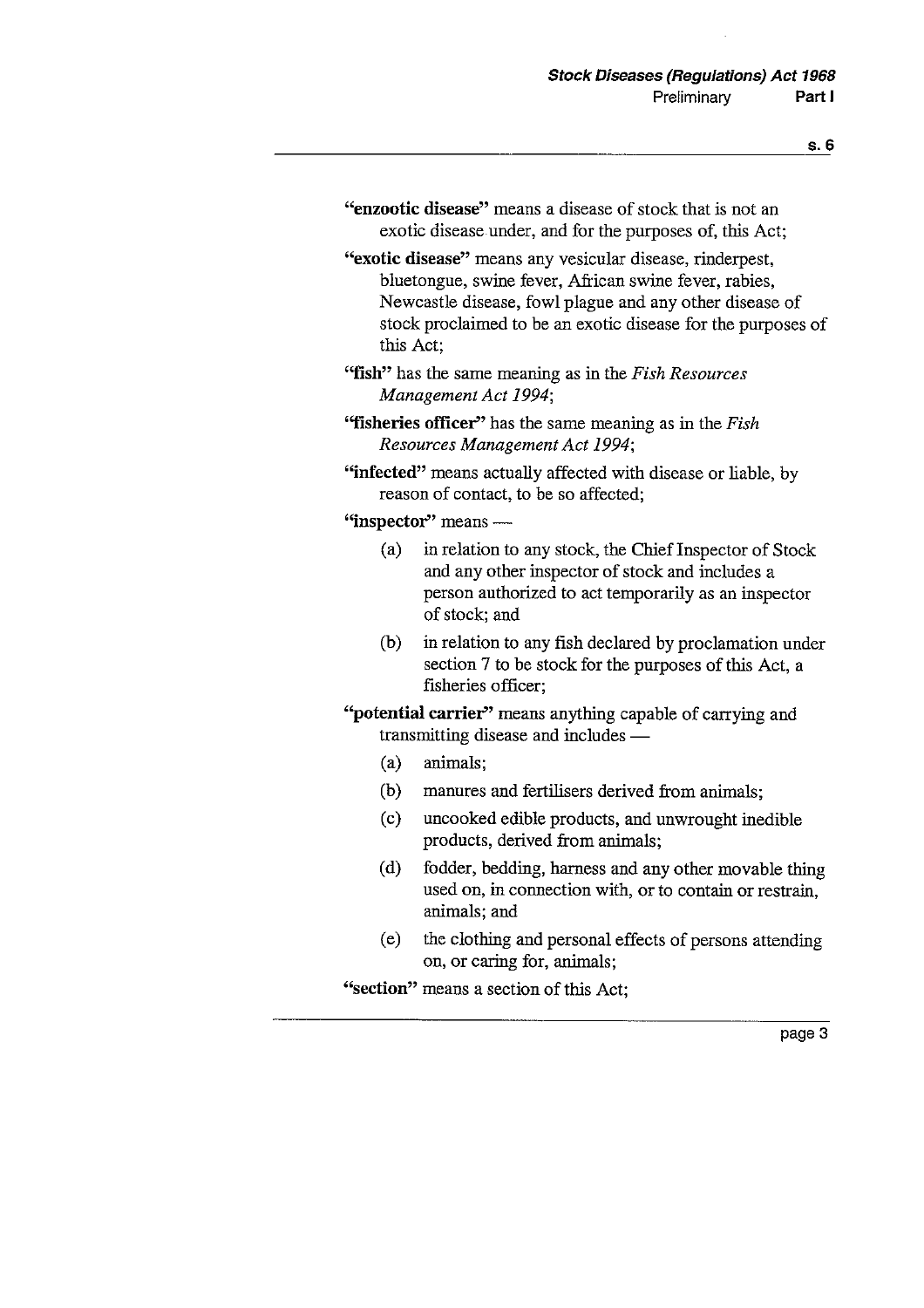"stock" means any animal included in the class of cattle, sheep, goat, horse, swine and poultry and includes animals proclaimed to be stock for the purposes of this Act. **EXECUTE:**<br> **1. CALC SECUTE:**<br> **1. CALC SECUTE:**<br> **1. Proclamation** of exotic diseases and of animals as stock<br> **1. Proclamation** of exotic diseases and of animals as stock<br>
(1) The Governor may, by proclamation,

*[Section 6 amended by No. 44 of 1988 s.12; No. 53 of 1994 s.264; No. 14 of 1996 s.4.]*

- (1) The Governor may, by proclamation, declare
	- (a) any disease not designated as an exotic disease by section 6 to be an exotic disease; and
	- (b) any animal not designated as stock by section 6 to be stock,

for the purposes of this Act.

(2) A proclamation made under this section may be cancelled or varied by a subsequent proclamation.

- **8.** Proclamation of exotic dist<br>
(1) The Governor may, by proc.<br>
(a) any disease not designection 6 to be an exotion 6 to be an exotion 6 to be an exotion.<br>
(b) any animal not designetic stock,<br>
for the purposes of this A (1) The Governor may appoint a Chief Inspector of Stock and may appoint such other inspectors of stock and officers as may, from time to time, be necessary for the due administration of this Act.
	- (2) The Minister may, from time to time, by instrument under his hand, authorize any person to act temporarily as an inspector of stock; and a person so authorized shall have all the powers and authority of an inspector of stock.

*[Section 8 amended by No. 44 of 1988 s.13J*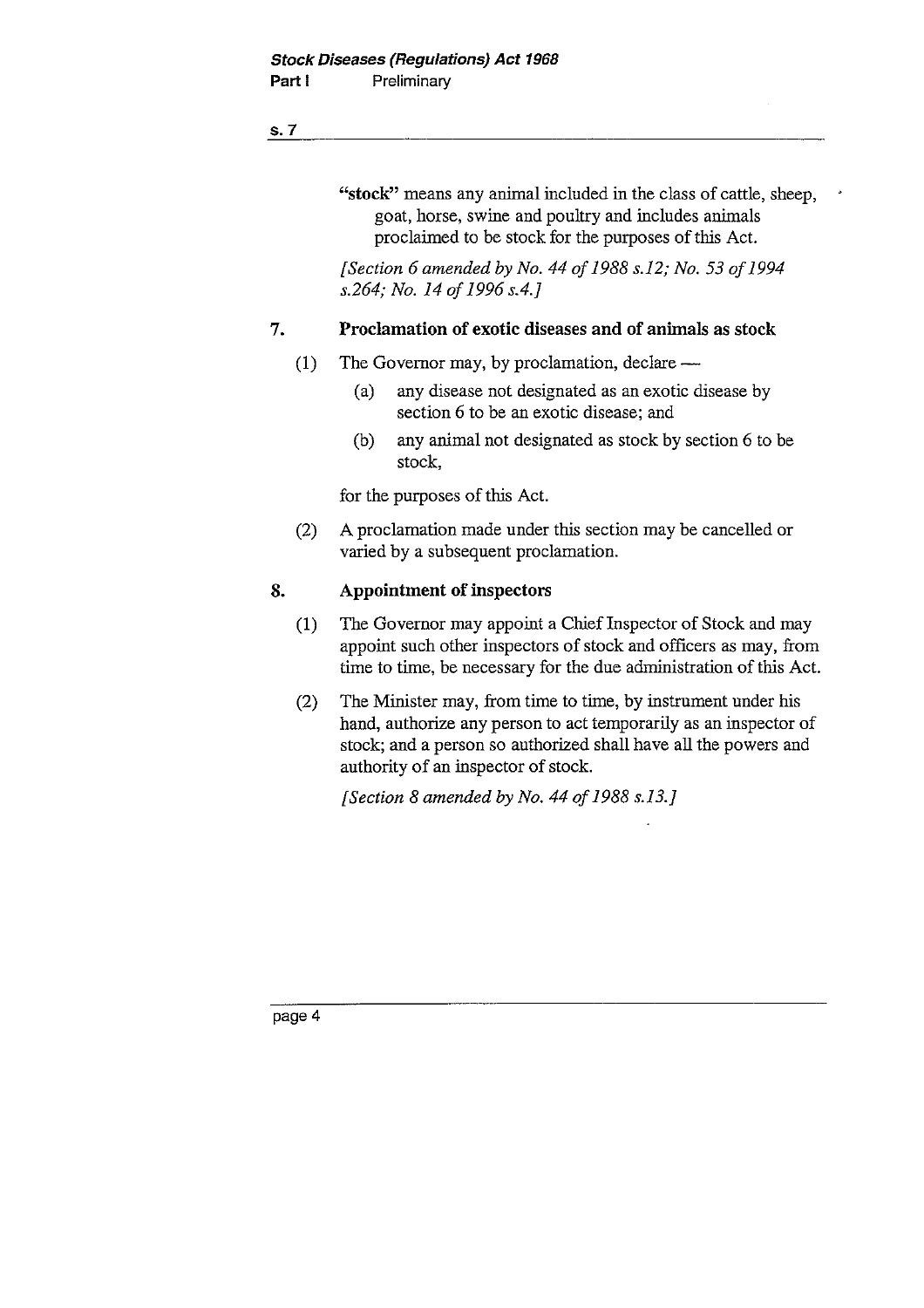## Part II — Eradication and control of enzootic diseases

## **9. Purposes of this Part**

The purposes of this Part are to prevent the introduction into the State of enzootic diseases from any other part of the Commonwealth and to eradicate and control such enzootic diseases as are present in the State.

### **10. Regulations**

- (1) The Governor may make such regulations as are necessary and expedient for the purposes of this Part.
- (2) Without limiting the generality of subsection (1), regulations made under this section may
	- (a) prescribe conditions under which any potential carrier may be brought into the State;
	- (b) provide for the quarantine, examination and certification of any potential carrier, whether brought into the State or not, and provide for the seizure and destruction of any found to be infected;
	- (c) provide for the notification, and the manner of notification, of any occurrence, or suspected occurrence, of infection and requiring persons to give all information within their power with respect to any such occurrence or suspected occurrence;
	- (d) prescribe the manner in which infected stock or an infected place or thing may be cleansed and disinfected and the manner of the destruction and disposal of infected animals or things;
	- (e) prohibit, restrict or regulate the movement of stock, whether infected or not, into or out of any specified part of the State;
	- (f) prohibit the sale of infected stock;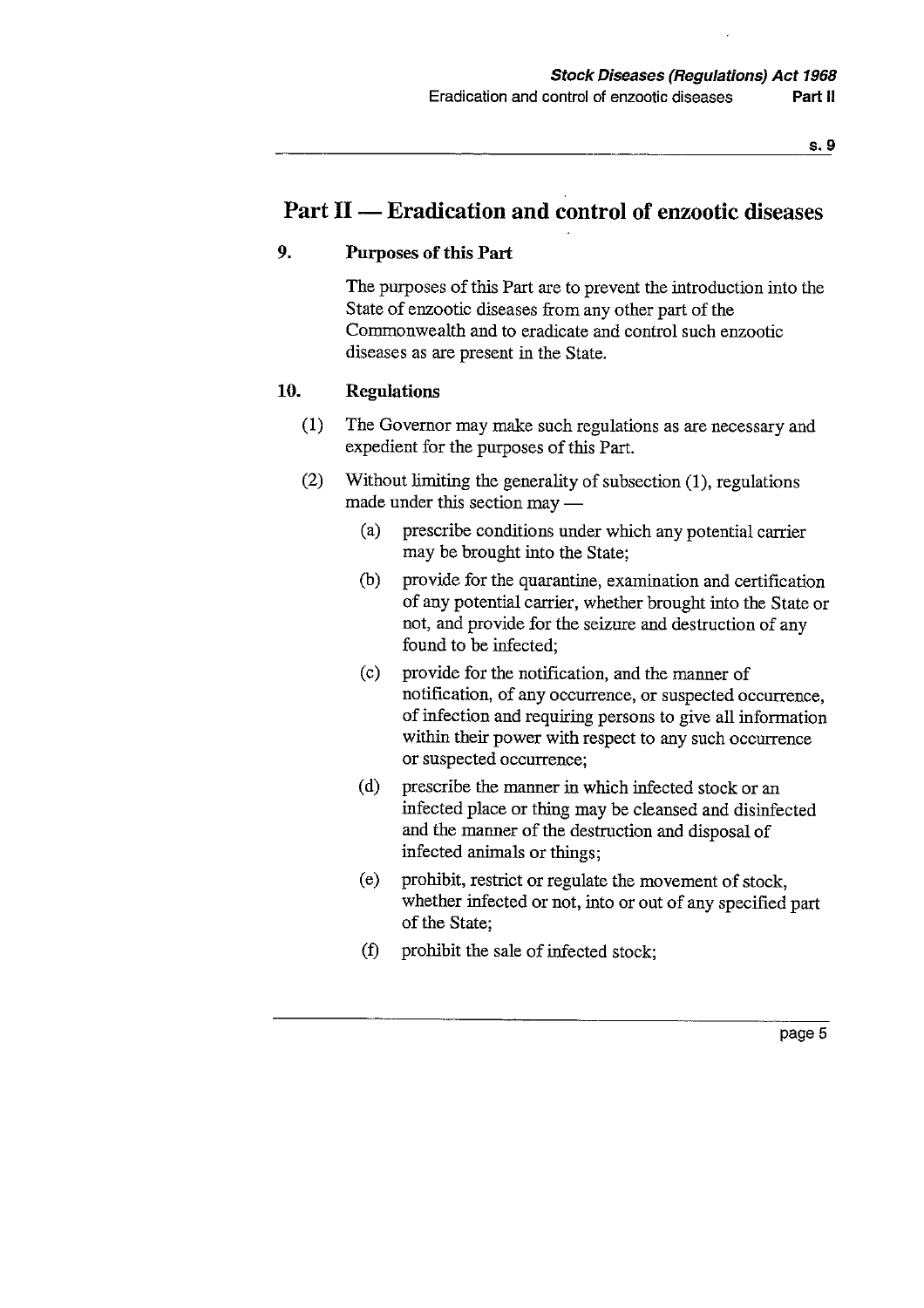| (g) | provide for the management of quarantine stations or     |
|-----|----------------------------------------------------------|
|     | areas and for the treatment, and period of treatment, of |
|     | stock in quarantine stations or areas and prohibit the   |
|     | removal therefrom of, and the interference with, any     |
|     | such stock;                                              |

- (h) prescribe the charges to be made for the conveyance of stock to and from quarantine, for the care, maintenance and examination of stock while in quarantine and, generally, for the services of inspection, examination and treatment of stock and provide for the recovery of any such charge;
- (i) require stock to be vaccinated or to be given prophylactic treatment by a specified person, on the order of a specified officer;
- (ia) require that any matter or material that is to be used for the purpose of food for stock be treated and that any person who carries out such treatment shall hold a licence for that purpose and prescribe the terms and conditions for the grant, suspension and cancellation of such licences;
- (j) require establishments conducted as hatcheries or for the breeding of poultry to be licensed, prescribe fees for a licence issued for that purpose, regulate the manner in which any such establishment is to be conducted and regulate, restrict or prohibit dealing in, and delivery of, eggs for the purpose of hatching;
- (k) confer power on an inspector, member of the Police Force or an officer of a specified class to stop, enter and examine any vessel vehicle or other conveyance, and, at all reasonable hours, to enter any premises, in order to ascertain whether or not any potential carrier is there and infected or whether or not the provisions of the regulations are being observed;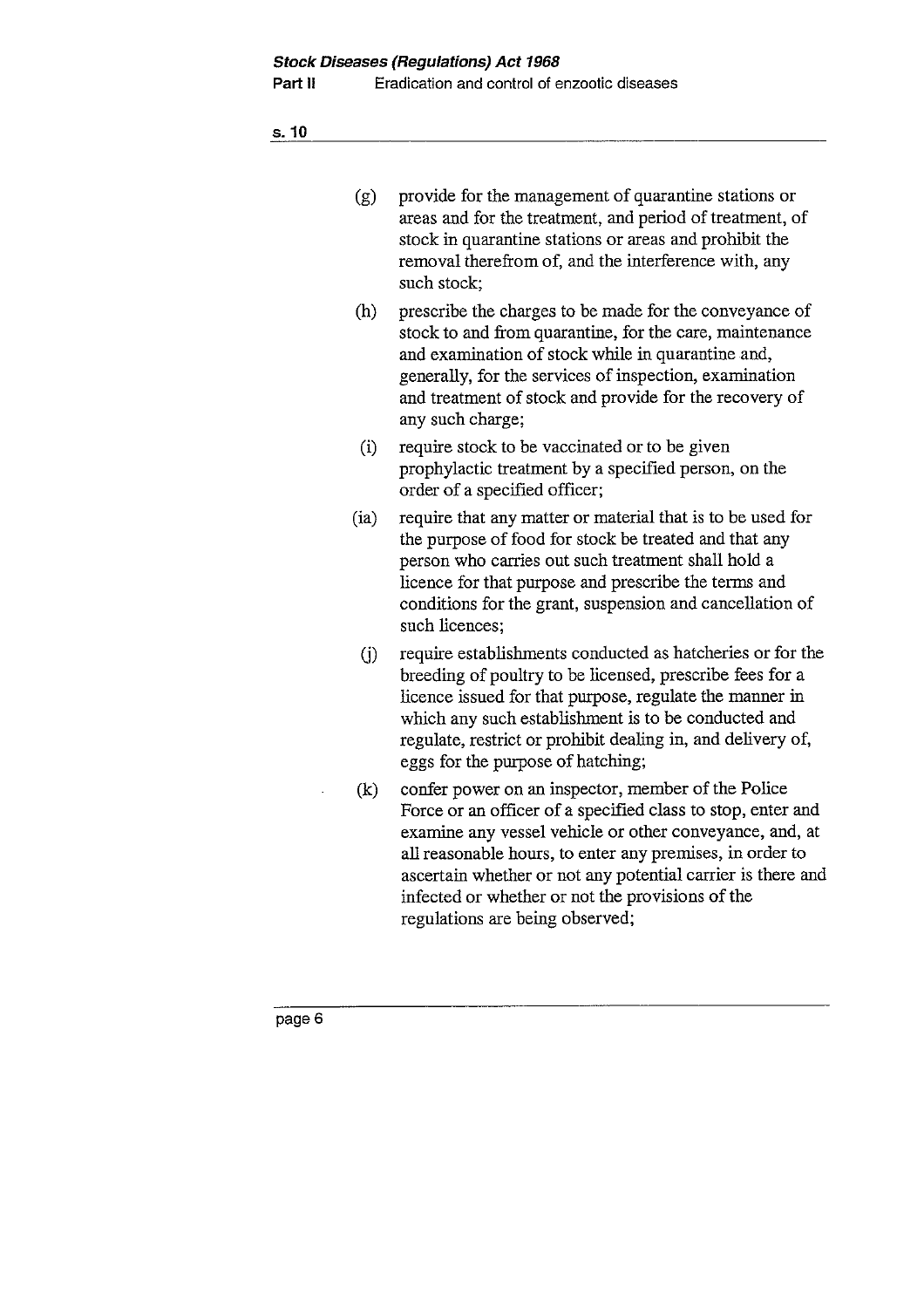- (1) provide that the breach of any condition to which the issue of a licence or permit is subject constitutes an offence; and
- (m) prescribe all necessary forms and the manner of, and time for, their completion and require any information or certificate supplied pursuant to the regulations to be verified by statutory declaration.
- (3) Regulations made under this section may provide maximum penalties, not exceeding \$5 000 for offences against the regulations or any condition and may provide daily penalties, not exceeding \$200 for every day that an offence against the regulations continues after the offender is convicted.

*[Section 10 amended by No. 51 of 1976 s.3; No. 20 of 1989 s.3.]*

### 10A. Control of stock on Crown land in proclaimed areas

- (1) Where it appears to the Governor that it is necessary or expedient to do so for the purpose of preventing the spread of disease or to eradicate or control disease in a part of the State the Governor may by proclamation declare that this section applies to and in relation to the part of the State specified therein.
- (2) Where a proclamation made under subsection (1) is in force in relation to a part of the State, then notwithstanding any Act or law to the contrary
	- (a) the property in and right to possession of any stock that are on Crown land in the part of the State specified in the proclamation vest in the Crown;
	- (b) the Minister may give such directions as he thinks fit in relation to the treatment, or disposal, or both the treatment and disposal, of such stock;
	- (c) no compensation is payable by or on behalf of the Crown by reason of the operation of this section.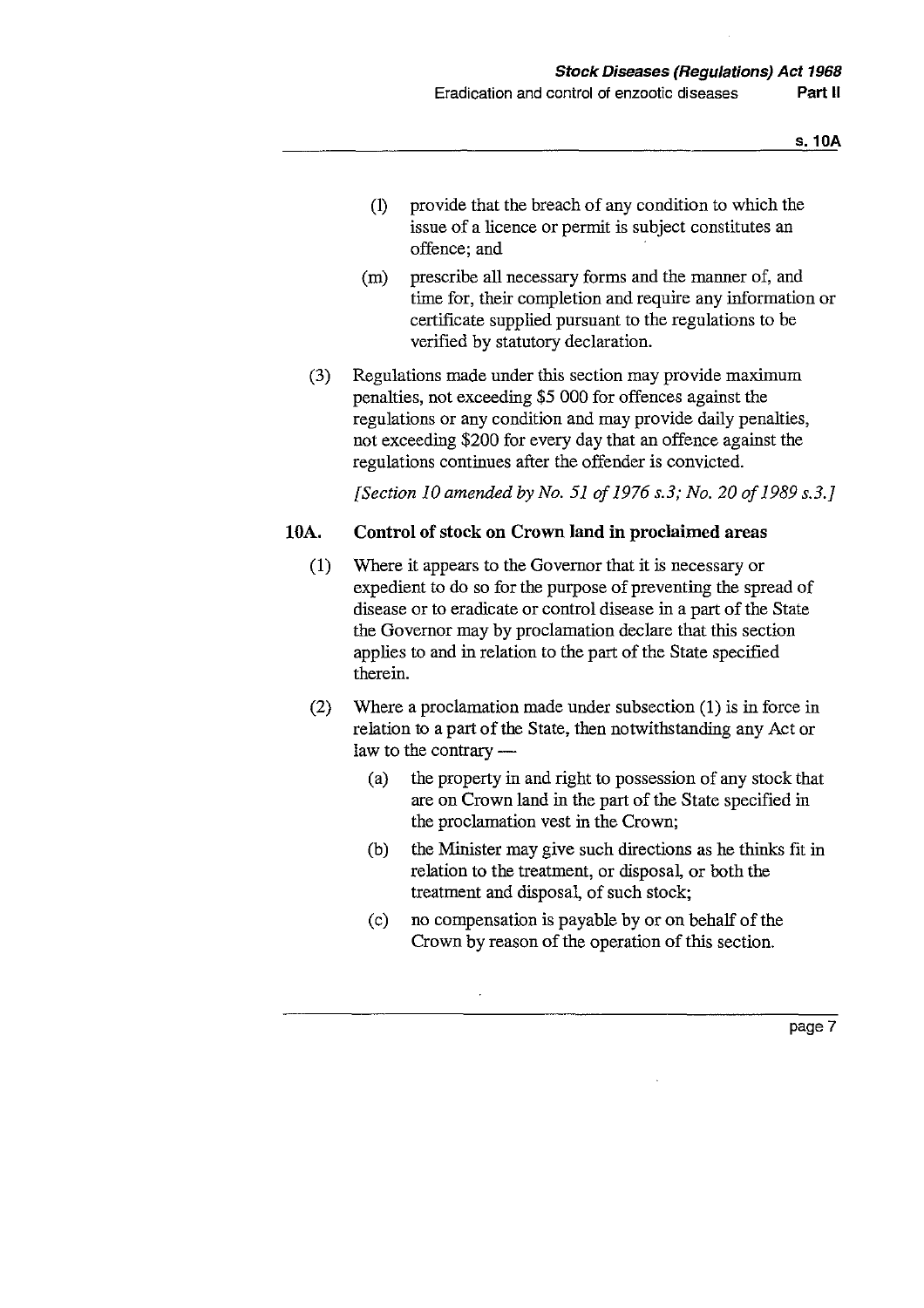Part II Eradication and control of enzootic diseases

s. 10A

- (3) A proclamation made under subsection  $(1)$ 
	- (a) shall specify the day from which it is to take effect being a day not earlier than 30 days after the publication of the proclamation in the *Government Gazette;*
	- (b) may be varied or revoked by further proclamation made by the Governor.

[Section 10A inserted by No. 50 of 1984 s.2.]

*[Part III repealed by No. 33 of 1993 s.59.]*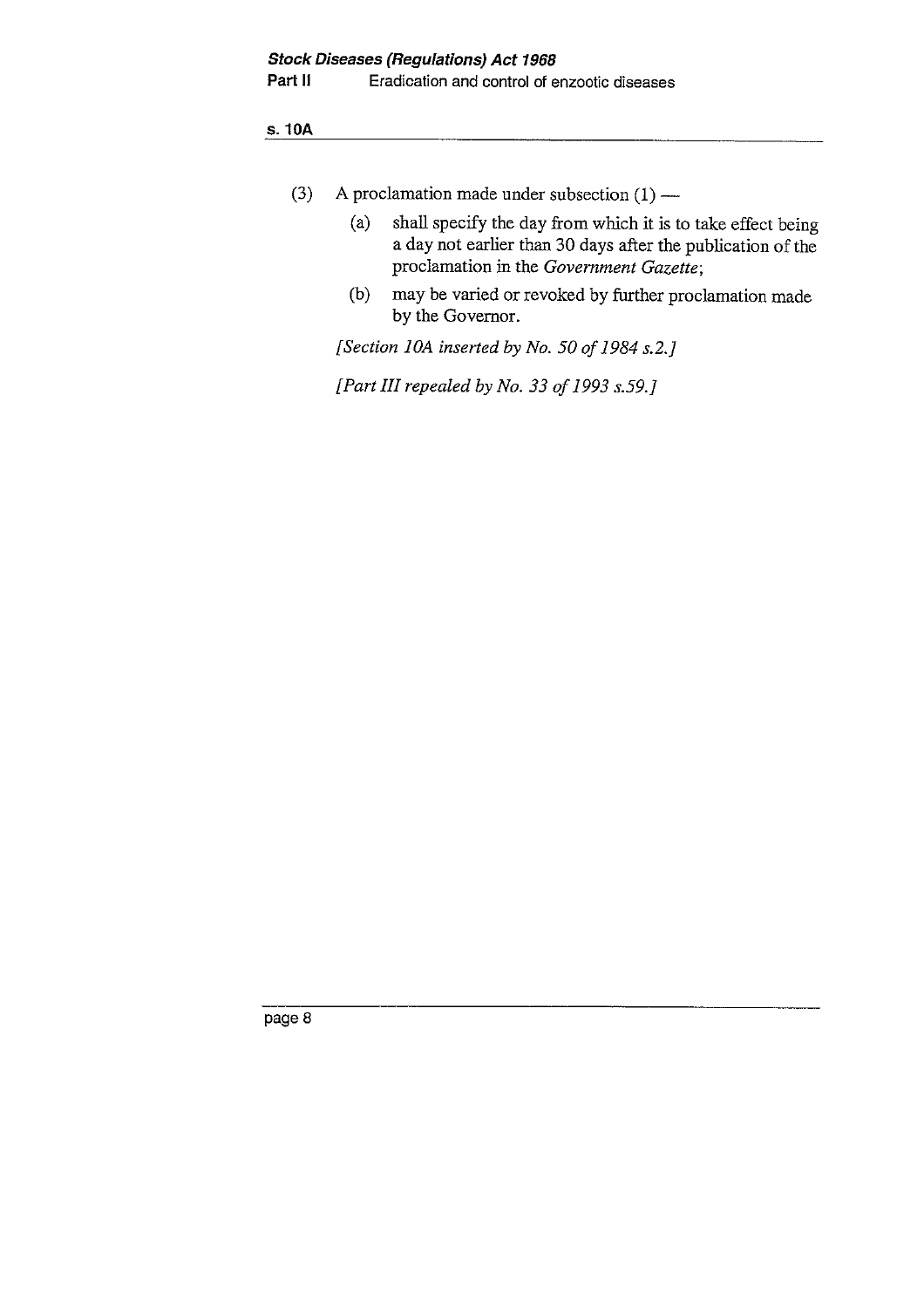## Part IV — Miscellaneous provisions

## 15. General provisions relating to regulations

Regulations may be made under this Act

- (a) so as to apply
	- (i) generally or in a particular class of case or in particular classes of cases;
	- at all times or at a specified time or at specified  $(ii)$ times;
	- throughout the State or in a specified part or  $(iii)$ specified parts of the State; and
	- (iv) to stock from another State or a Territory of the Commonwealth or from a specified part or specified parts of another State or of a Territory of the Commonwealth;
- (b) so as to require a matter affected by them to be
	- (i) in accordance with a specified standard or specified requirement; or
	- as approved by, or to the satisfaction of, a  $(ii)$ specified person or body or a specified class of person or body;
- (c) so as to confer on a specified person or body or a specified class of person or body a discretionary authority; and
- (d) so as to provide that, in specified cases or a specified class of case or specified classes of cases, whether on specified conditions or unconditionally, persons or things or a class or classes of persons or things may be exempted from the provisions of the regulations, either wholly or to such extent as is specified.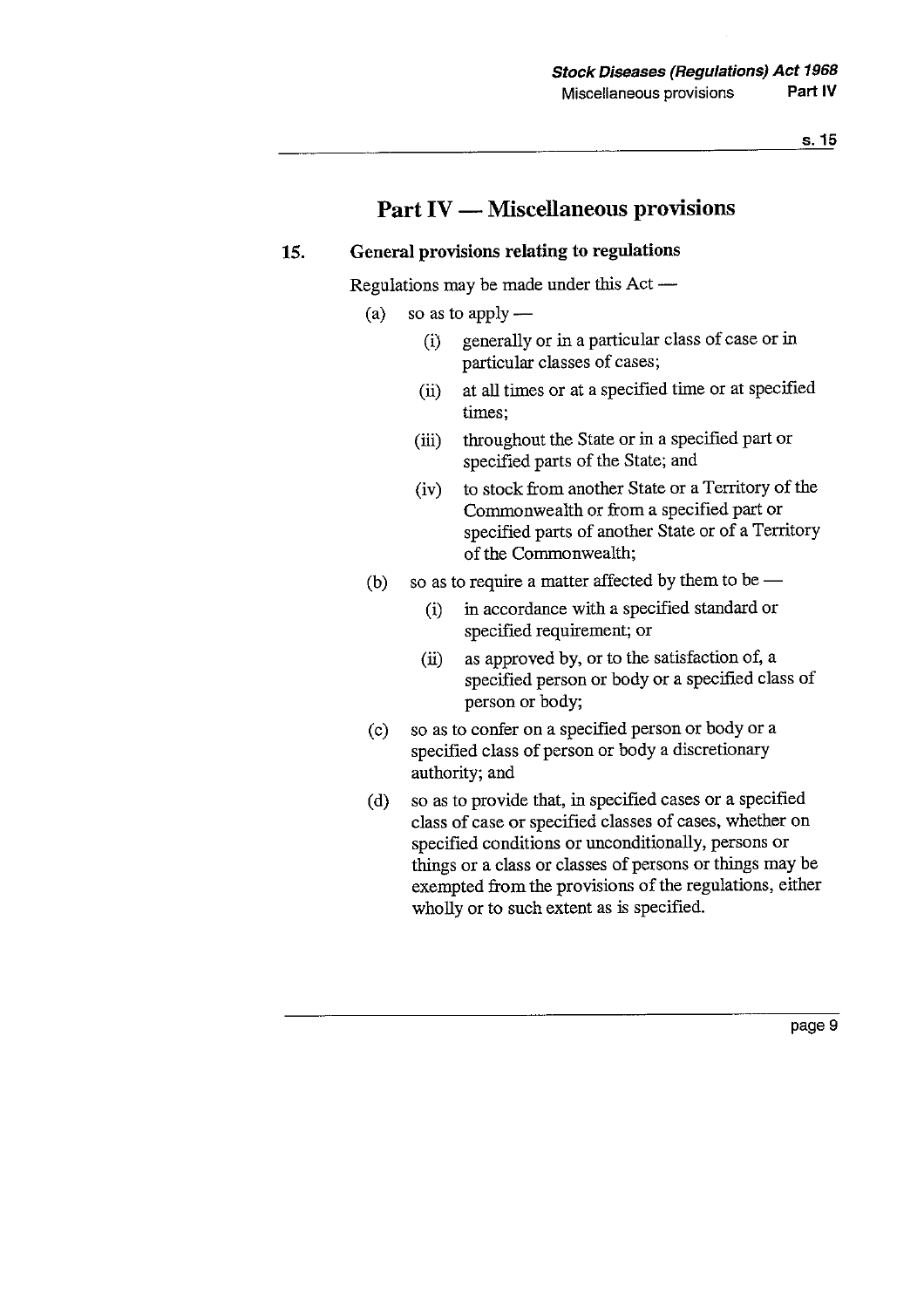## 16. Governor to restrict or prohibit the bringing **in of animals**

- (1) The Governor may, where it appears to him necessary or expedient for the purpose of preventing the introduction of disease to, or the spread of disease in, the State, by Order in Council, prohibit or restrict the bringing of any potential carrier into the State from any other part of the Commonwealth specified in the Order, for such period, or until the happening of any event, so stipulated as may appear to him necessary or expedient for the purpose.
- (2) An Order made under this section may be revoked or varied by a subsequent Order in Council.
- (3) Every person who contravenes or fails to observe the provisions of an Order made under this section commits an offence.

Penalty: \$2 000 or imprisonment for 6 months.

*[Section 16 amended by No. 20 of 1989 s.3.]*

## 16A. Validation

Any regulations purported to have been made under this Act as in force prior to the coming into operation of the *Stock Diseases (Regulations) Act Amendment Act 1976 <sup>1</sup> ,* relating to the treatment of any matter or material to be used for the purpose of food for stock and requiring that a person carrying out such treatment be the holder of a licence issued under those regulations and any act or thing done or required to be done pursuant to those regulations shall be deemed to have been validly made, done or required to be done as if made, done or required to be done under the provisions of this Act as in force after the coming into operation of the *Stock Diseases (Regulations) Act Amendment Act 1976<sup>1</sup>.* 

*[Section 16A inserted by No. 51 of 1976 s.7.]*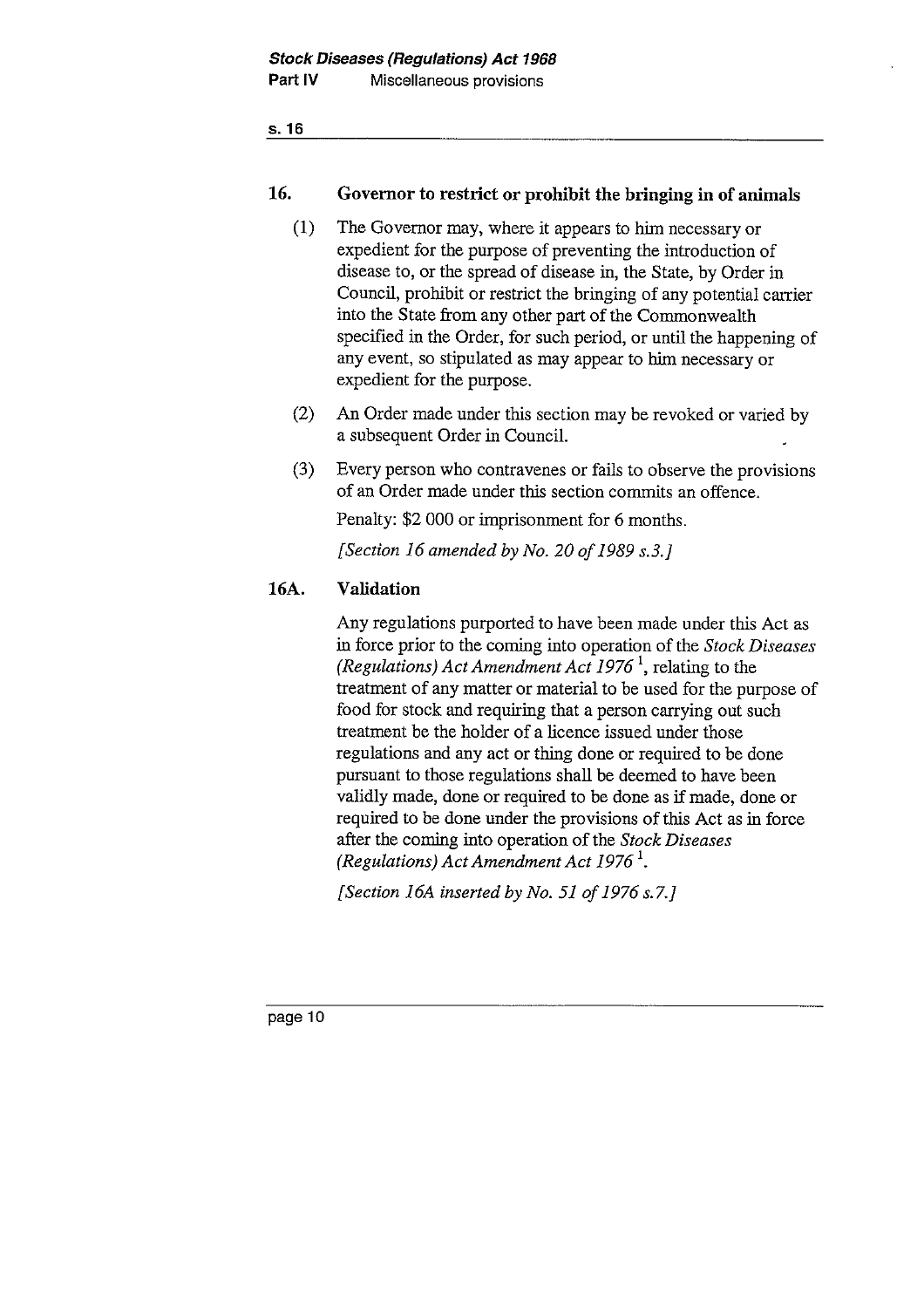### **17. Minimum penalties**

Where any minimum penalty is provided by regulations made under this Act, that penalty is irreducible in mitigation, notwithstanding the provisions of any other Act.

### **18. Immunity of persons acting in** good faith

Subject to section 14, civil or criminal proceedings shall not lie against any person

- (a) for anything done in reliance of a notice or order apparently given or made in accordance with the provisions of this Act;
- (b) for any act, matter or thing done, or ordered to be done, by a person and purporting to be done for the purposes of this Act; or
- (c) for any act, matter or thing omitted to be done,

unless that act, matter or thing was done, ordered to be done or omitted to be done maliciously or without reasonable and probable cause.

*[Schedule omitted under the Reprints Act 1984 s.7(4)(f).]*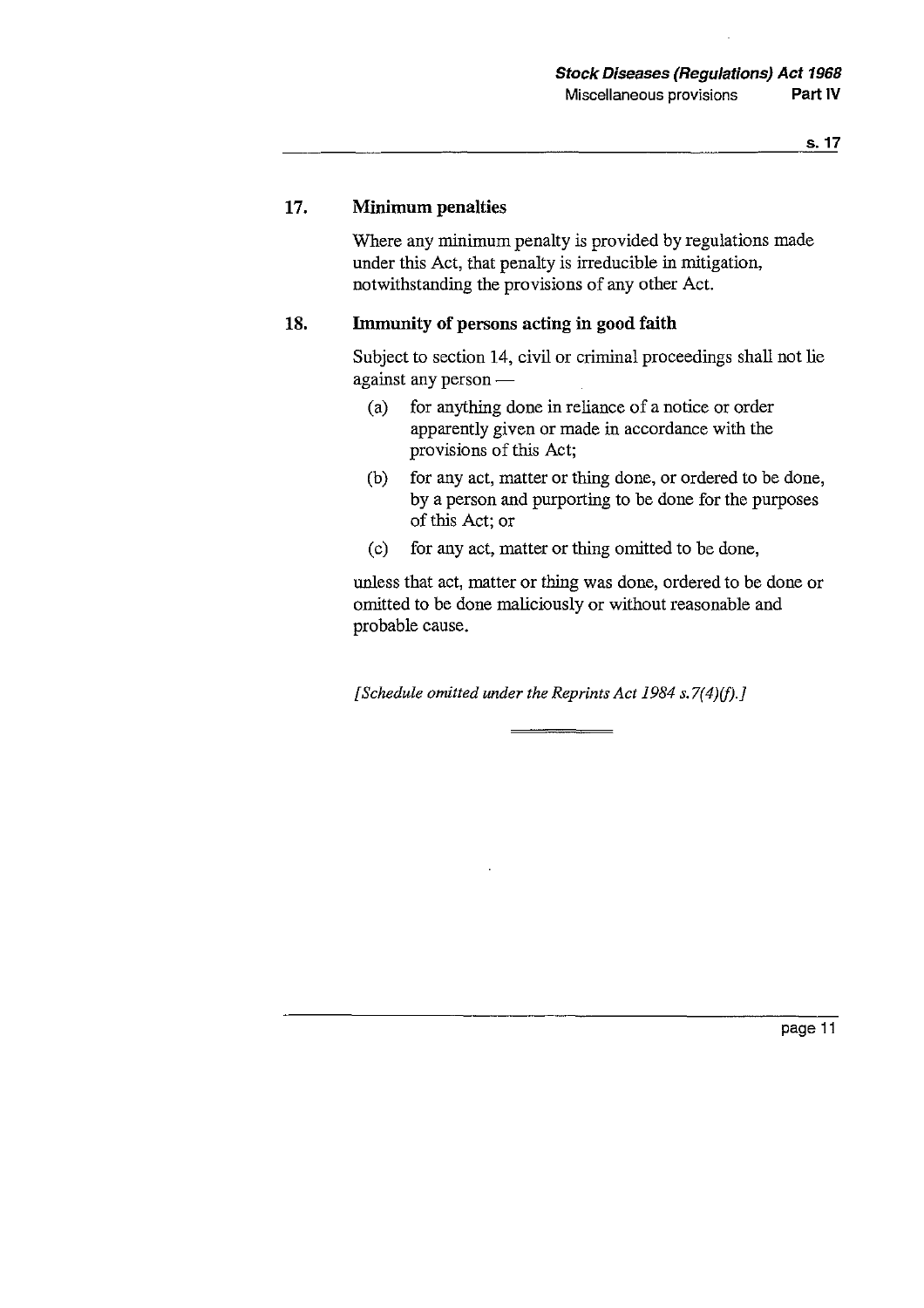## **Notes**

| <b>Table of Acts</b> |  |
|----------------------|--|
|----------------------|--|

| <b>Notes</b><br>1.<br>This reprint is a compilation as at 12 November 1999 of the Stock Diseases<br>(Regulations) Act 1968 and includes all amendments effected by the other Acts<br>referred to in the following Table. |                    |                                |                                                                           |                      |  |  |  |  |
|--------------------------------------------------------------------------------------------------------------------------------------------------------------------------------------------------------------------------|--------------------|--------------------------------|---------------------------------------------------------------------------|----------------------|--|--|--|--|
| <b>Short Title</b>                                                                                                                                                                                                       | Number<br>and Year | <b>Table of Acts</b><br>Assent | Commencement                                                              | <b>Miscellaneous</b> |  |  |  |  |
| <b>Stock Diseases</b><br>(Regulations)<br>Act 1968                                                                                                                                                                       | 66 of 1968         | 18 November<br>1968            | 1 August 1970<br>(see section 2 and<br>Gazette 24 June 1970<br>p.1783)    |                      |  |  |  |  |
| Stock Diseases<br>(Regulations)<br>Act Amendment<br>Act 1969                                                                                                                                                             | 30 of 1969         | 16 May 1969                    | 1 August 1970<br>(see section 2)                                          |                      |  |  |  |  |
| Stock Diseases<br>(Regulations)<br>Act Amendment<br>Act 1974                                                                                                                                                             | 54 of 1974         | 3 December<br>1974             | 3 December 1974                                                           |                      |  |  |  |  |
| <b>Stock Diseases</b><br>(Regulations)<br>Act Amendment<br>Act 1976                                                                                                                                                      | 51 of 1976         | 10 September<br>1976           | 10 September 1976                                                         |                      |  |  |  |  |
| <b>Stock Diseases</b><br>(Regulations) Act<br>Amendment<br>Act 1978                                                                                                                                                      | 81 of 1978         | 27 October<br>1978             | 27 October 1978                                                           |                      |  |  |  |  |
| <b>Stock Diseases</b><br>(Regulations) Act<br>Amendment<br>Act 1984                                                                                                                                                      | 50 of 1984         | 5 September<br>1984            | 3 October 1984                                                            |                      |  |  |  |  |
| <b>Acts Amendment</b><br>(Stock Diseases)<br>Act 1988,<br>Part III                                                                                                                                                       | 44 of 1988         | 30 November<br>1988            | 13 January 1989<br>(see section 2 and<br>Gazette 13 January<br>1989 p.62) |                      |  |  |  |  |

page 12

 $\overline{a}$